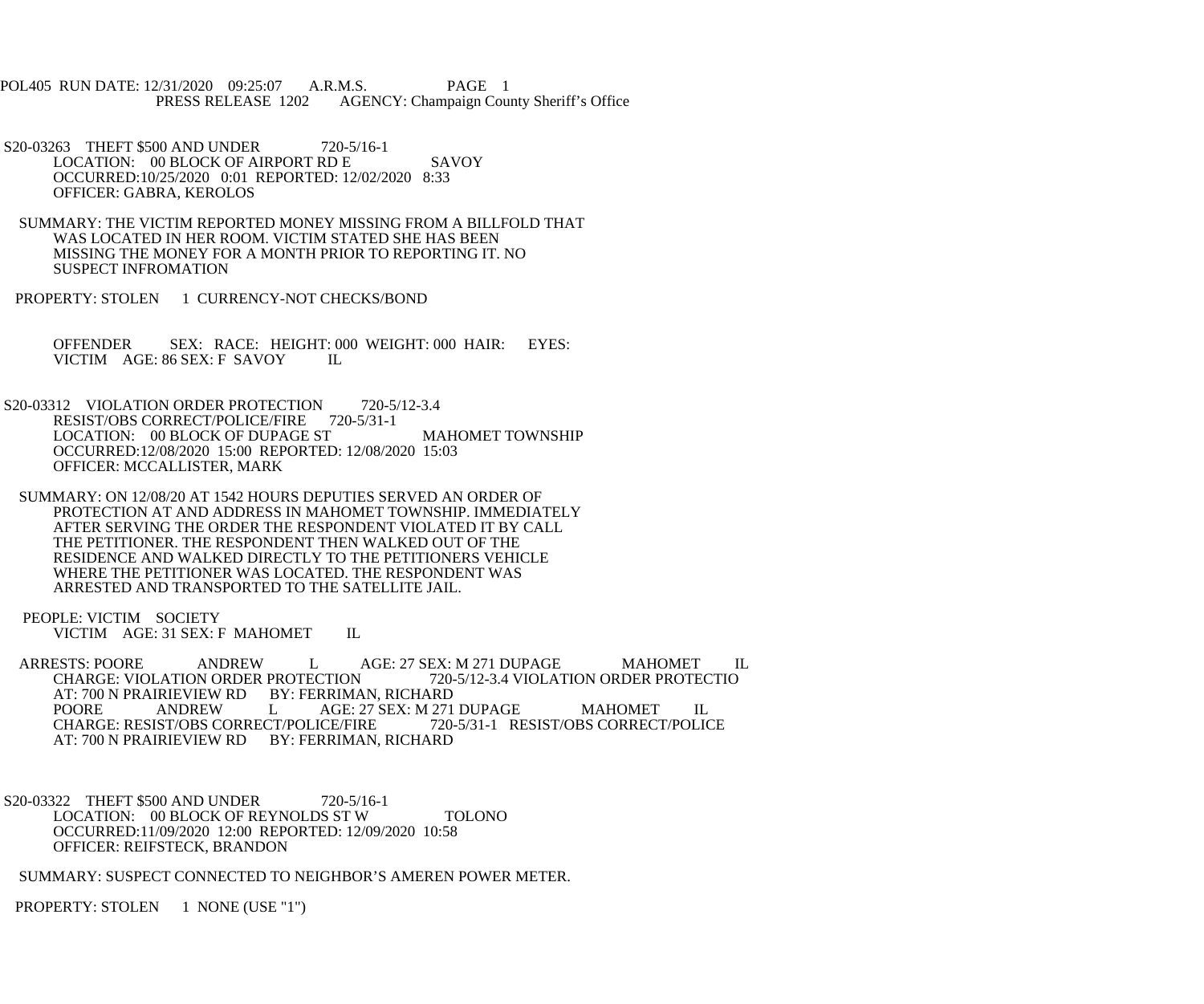POL405 RUN DATE: 12/31/2020 09:25:07 A.R.M.S. PAGE 2<br>PRESS RELEASE 1202 AGENCY: Champaign Cou AGENCY: Champaign County Sheriff's Office

 OFFENDER AGE: 35 SEX: M VICTIM AGE: 45 SEX: M TOLONO IL

 S20-03323 WARRANT-IN STATE LOCATION: 00 BLOCK OF MAIN ST E URBANA TOWNSHIP OCCURRED:12/09/2020 15:08 REPORTED: 12/09/2020 15:08 OFFICER: BULLARD,DYLAN

 SUMMARY: WHITE FEMALE ARRESTED ON ACTIVE WARRANT IN PROBATION DEPARTMENT.

PEOPLE: VICTIM SOCIETY-WARRANTS/RECOVERED PROPERTY

ARRESTS: ANDERS GRACE LAUREN AGE: 32 SEX: F 710 W SUNSET URBANA IL CHARGE: WARRANT-IN STATE VARRANT WARRANT-IN STATE CHARGE: WARRANT-IN STATE WARRANT WARRANT-IN STATE<br>AT: 101 E MAIN ST BY: BULLARD,DYLAN MCCARTNEY, JAMES BY: BULLARD,DYLAN

S20-03326 TRESPASS TO LAND/REAL PROPERTY 720-5/21-3 CONSPIRE<br>LOCATION: 00 BLOCK OF DUNLAP AV S SAVOY LOCATION: 00 BLOCK OF DUNLAP AV S OCCURRED:12/09/2020 18:26 REPORTED: 12/09/2020 18:26 OFFICER: WELDON, MATTHEW

 SUMMARY: DISPATCHED TO A SAVOY BUSINESS IN REFERENCE TO A REPORT OF TRESPASSING. THE REPORTING PERSON SAID THE SUSPECT WAS SEEN WALKING THROUGH THE BACK AREA OF THE BUSINESS OPEN ONLY TO EMPLOYEES. THE REPORTING PERSON ESCORTED THE SUSPECT OUT OF THE BUSINESS AND DOES NOT BELIEVE ANYTHING WAS STOLEN. THE REPORTING PERSON ADVISED THAT THE SUSPECT HAD BEEN PREVIOUSLY BANNED TO ALL OF THE BUSINESS'S LOCATIONS DUE TO RETAIL THEFT, AND THAT THE SUSPECT HAD BEEN SEEN THIS SAME DAY ATTEMPTING TO STEAL ITEMS AT ANOTHER LOCATION. THE SUSPECT WAS GONE BEFORE MY ARRIVAL AND HAS NOT BEEN LOCATED YET AT THIS TIME.

 OFFENDER AGE: 30 SEX: M VICTIM WALMART SAVOY IL

S20-03330 FOUND ARTICLES

LOCATION: 00 BLOCK OF MAIN ST/E CENTER ST SCOTT TOWNSHIP OCCURRED:12/10/2020 11:00 REPORTED: 12/10/2020 11:51 OFFICER: REIFSTECK, BRANDON

 SUMMARY: IDENTIFICATION CARDS BELONGING TO VICTIM WERE FOUND BY COMPLAINANT.

OFFENDER SEX: RACE: HEIGHT: 000 WEIGHT: 000 HAIR: EYES: VICTIM AGE: 43 SEX: M CLINTON IL VICTIM AGE: 43 SEX: M CLINTON

S20-03333 CONTROLLED SUBSTANCE-POSSESSION 720-570/402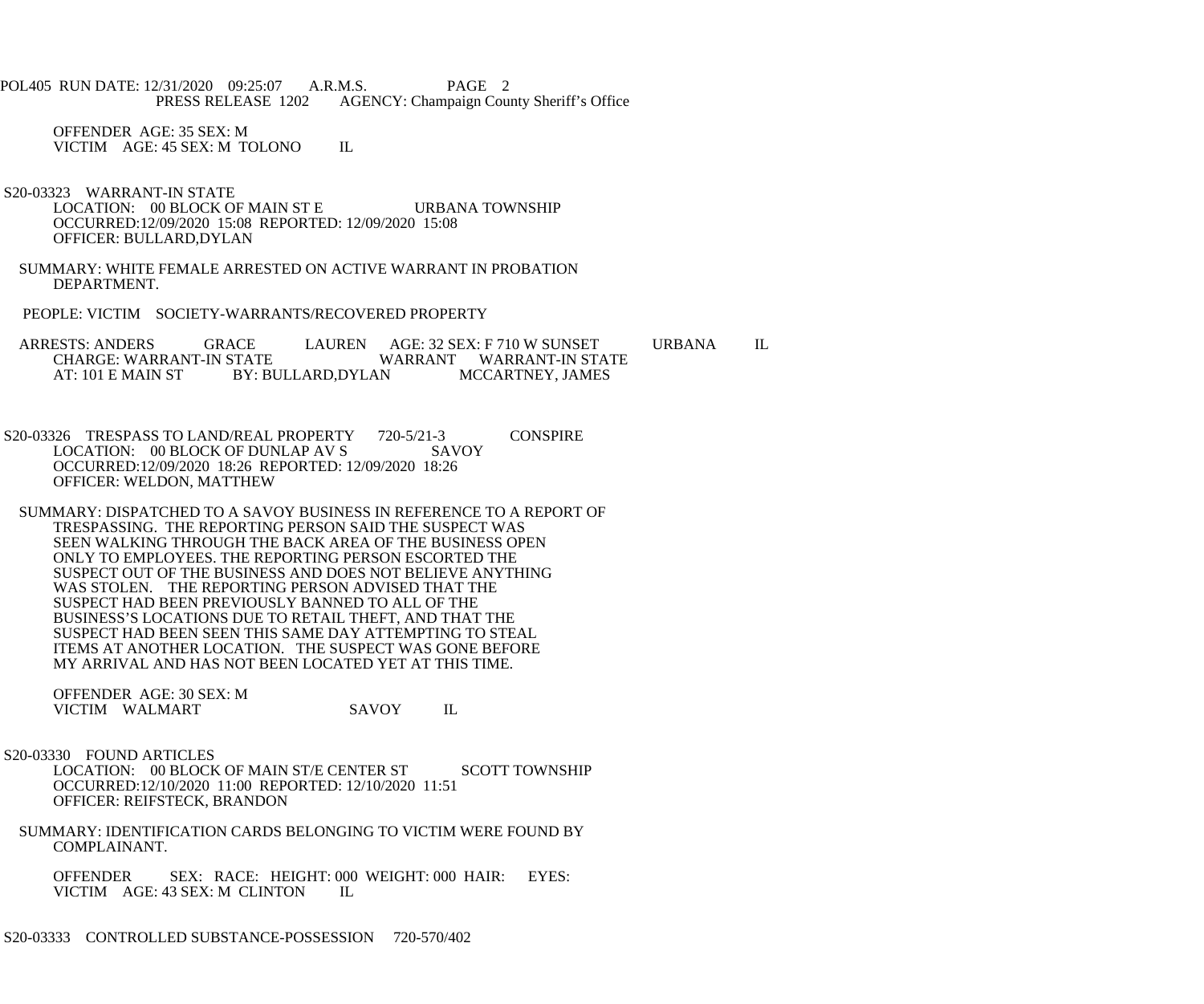POL405 RUN DATE: 12/31/2020 09:25:07 A.R.M.S. PAGE 3<br>PRESS RELEASE 1202 AGENCY: Champaign Cou AGENCY: Champaign County Sheriff's Office CANINE SEARCH VEHICLE IMPROPER LANE USAGE 625-5/11-709 LOCATION: 00 BLOCK OF CUNNINGHAM AV/N KENY URBANA OCCURRED:12/11/2020 2:11 REPORTED: 12/11/2020 2:11 OFFICER: CHRISTENSEN, CORY

 SUMMARY: TRAFFIC STOP INITIATED PURSUANT TO AN IVC VIOLATION IN URBANA IL. CANINE ALERTED POSITIVELY TO THE PRESENCE OF NARCOTICS DURING AN OPEN-AIR EXTERIOR SCREEN OF THE VEHICLE. THREE INDIVIDUALLY PACKED BAGS OF SUSPECTED HEROIN WAS DISCOVERED ON THE PERSON OF A PASSENGER. THE PASSENGER WAS ISSUED A STATE NTA FOR POSSESSING A CONTROLLED SUBSTANCE.

 PEOPLE: VICTIM SOCIETY OFFENDER AGE: 79 SEX: M

ARRESTS: LAIRD JEREMY J AGE: 79 SEX: M 1014 W NEWELL ST WATSEKA IL CHARGE: CONTROLLED SUBSTANCE-POSSESSION 720-570/402 CONTROLLED SUBSTANCE-POSS CHARGE: CONTROLLED SUBSTANCE-POSSESSION<br>AT: 1812 N CUNNINGHAM BY: CHRISTENSEN, CORY AT: 1812 N CUNNINGHAM

S20-03336 BURGLARY FROM MOTOR VEHICLE 720-5/19-1<br>THEFT \$500 AND UNDER 720-5/16-1 THEFT \$500 AND UNDER 720-5/16-1<br>CRIMINAL DAMAGE TO PROPERTY 720-5/21-1 CRIMINAL DAMAGE TO PROPERTY LOCATION: 2500 BLOCK OF HOMER LAKE RD S<br>SOMET TWP OCCURRED:12/11/2020 14:34 REPORTED: 12/11/2020 14:34 OFFICER: BRIZE, DERON

 SUMMARY: ON FRIDAY (12/11/20) AT APPROXIMATELY 1437 HRS. CHAMPAIGN COUNTY DEPUTY SHERIFFS WERE DISPATCHED TO A LOCATION IN THE TOWNSHIP OF SOUTH HOMER FOR REPORT OF A BURGLARY TO MOTOR VEHICLE. DURING THIS INVESTIGATION IT WAS DETERMINED THAT A SUSPECT(S) SHATTERED THE WINDOW TO THE VICTIMS' VEHICLE AND STOLE PROPERTY FROM WITHIN THE VEHICLE. THIS IS AN ONGOING INVESTIGATION.

PROPERTY: STOLEN 1 PURSE OR WALLET

STOLEN 1 DRIVERS LICENSE

 DAMAGED MOTOR VEHICLE-OTHER COLOR: MAR/MAR 2010 MAKE: CHRY MODEL: TOW BODY: VN LIC#: IL BN99513

OFFENDER SEX: RACE: HEIGHT: 000 WEIGHT: 000 HAIR: EYES: VICTIM AGE: 63 SEX: F HOMER IL VICTIM AGE: 63 SEX: F HOMER IL<br>VICTIM AGE: 69 SEX: M HOMER IL VICTIM AGE: 69 SEX: M HOMER

S20-03407 BURGLARY FROM MOTOR VEHICLE 720-5/19-1<br>LOCATION: MINT DR / SENNA DR LOCATION: MINT DR / OCCURRED:12/20/2020 13:37 REPORTED: 12/20/2020 14:37 OFFICER: HUBBARD, ROBERT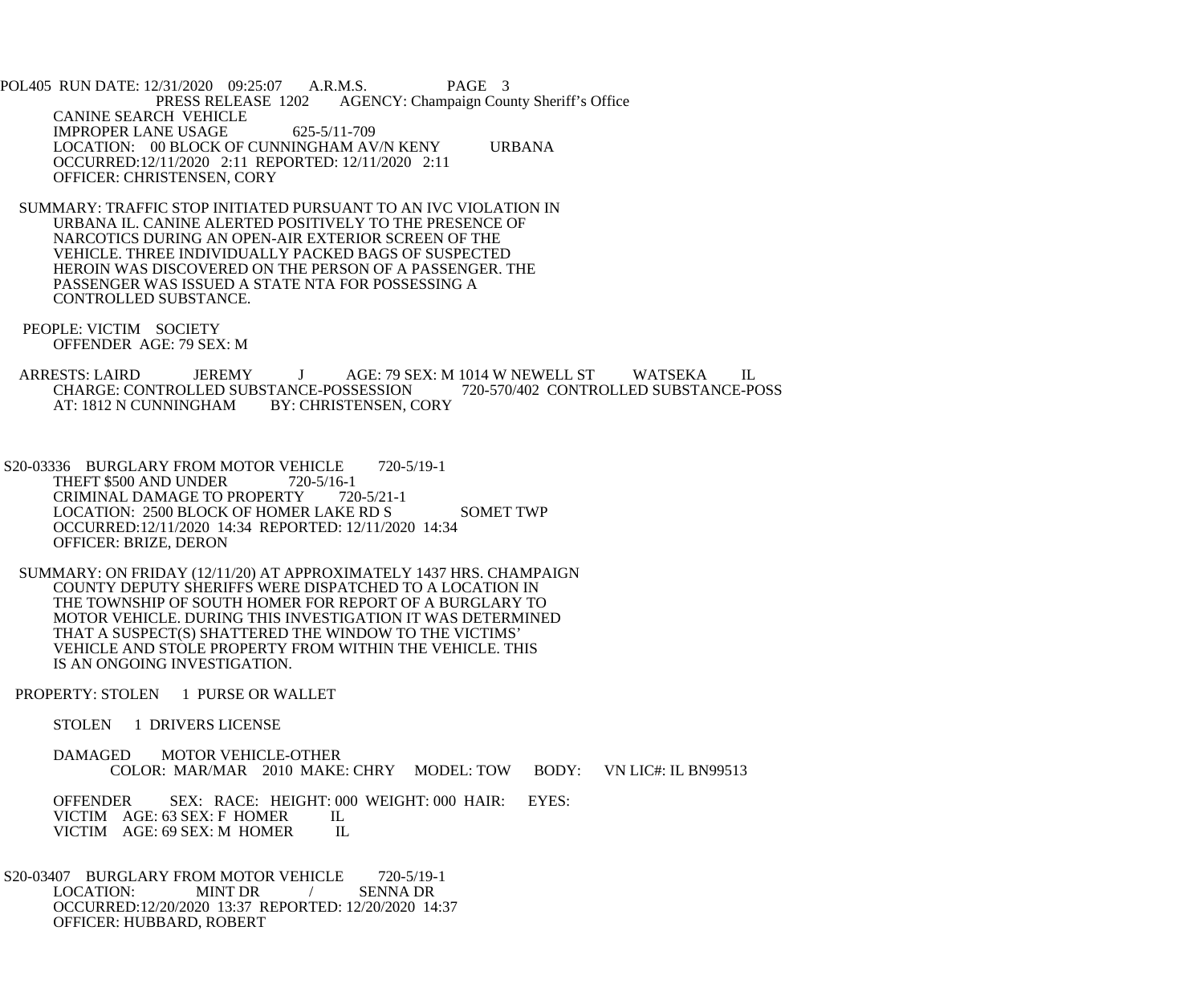POL405 RUN DATE: 12/31/2020 09:25:07 A.R.M.S. PAGE 4<br>PRESS RELEASE 1202 AGENCY: Champaign Cou AGENCY: Champaign County Sheriff's Office

- SUMMARY: CCSO WAS DISPATCHED TO LAKE OF THE WOODS FOREST PRESERVE REGARDING A BURGLARY TO MOTOR VEHICLE, IN WHICH THE VICTIM'S PURSE WAS TAKEN AFTER THE OFFENDER SHATTERED THE REAR DRIVER WINDOW.
- PROPERTY: STOLEN 1 PURSE OR WALLET
	- STOLEN 2 CHECKS/BONDS NEGOTIABLE
	- STOLEN 1 IDENTIFICATION ITEMS
	- STOLEN 1 CREDIT/DEBIT/GAS CARDS
	- STOLEN 1 DRIVERS LICENSE
	- STOLEN 1 IDENTIFICATION ITEMS
	- STOLEN KEYS
	- STOLEN 1 IDENTIFICATION ITEMS
	- STOLEN 1 CREDIT/DEBIT/GAS CARDS
	- STOLEN 1 PURSE OR WALLET
	- STOLEN 1 CREDIT/DEBIT/GAS CARDS
	- STOLEN 1 CURRENCY-NOT CHECKS/BOND
	- STOLEN 1 CURRENCY-NOT CHECKS/BOND

OFFENDER SEX: U RACE: U HEIGHT: 000 WEIGHT: 000 HAIR: EYES: VICTIM AGE: 48 SEX: F MAHOMET IL VICTIM AGE: 48 SEX: F MAHOMET IL VICTIM AGE: 64 SEX: M MAHOMET IL VICTIM AGE: 64 SEX: M MAHOMET

- S20-03431 BURGLARY 720-5/19-1<br>CRIMINAL DAMAGE TO PROPERTY 720-5/21-1 CRIMINAL DAMAGE TO PROPERTY LOCATION: 3800 BLOCK OF SPRINGFIELD AV W CHAMPAIGN TWP OCCURRED:12/22/2020 19:00 REPORTED: 12/23/2020 7:32 OFFICER: REIFSTECK, BRANDON
- SUMMARY: WINDSHIELD DAMAGED ON VAN PARKED IN PARKING LOT. TRAILER WAS ALSO ENTERED, AND ITEMS WERE STOLEN FROM THE TRAILER.
- PROPERTY: STOLEN 1 STEREO COMPONENTS
	- STOLEN 2 NONE (USE "1")
	- STOLEN 1 NONE (USE "1")
	- STOLEN 1 NONE (USE "1")
	- STOLEN 2 NONE (USE "1")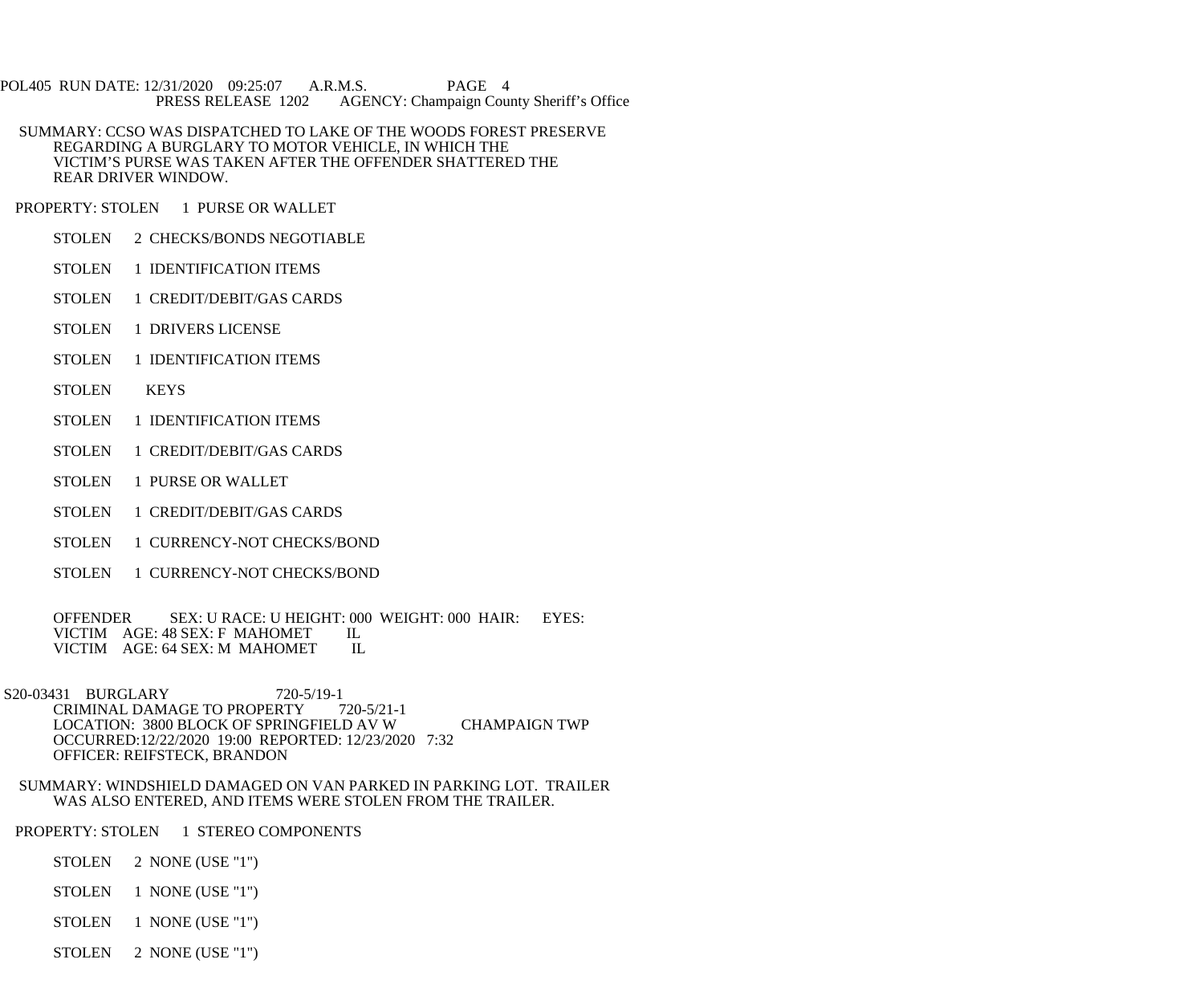| POL405 RUN DATE: 12/31/2020 | 09:25:07<br>A.R.M.S.<br>PAGE 5<br>PRESS RELEASE 1202<br><b>AGENCY: Champaign County Sheriff's Office</b> |
|-----------------------------|----------------------------------------------------------------------------------------------------------|
| <b>STOLEN</b>               | 1 NONE (USE "1")                                                                                         |
| <b>STOLEN</b>               | 2 NONE (USE "1")                                                                                         |
| <b>STOLEN</b>               | 3 NONE (USE "1")                                                                                         |
| <b>STOLEN</b>               | 50 NONE (USE "1")                                                                                        |
| <b>STOLEN</b>               | 64 NONE (USE "1")                                                                                        |
|                             | STOLEN 1,000 CD / DVD DISK                                                                               |
| <b>STOLEN</b>               | 1 STEREO COMPONENTS                                                                                      |
| <b>STOLEN</b>               | 1 NONE (USE "1")                                                                                         |
| <b>STOLEN</b>               | 1 NONE (USE "1")                                                                                         |
| <b>STOLEN</b>               | 1 NONE (USE "1")                                                                                         |
| <b>STOLEN</b>               | 1 NONE (USE "1")                                                                                         |
| <b>STOLEN</b>               | 50 NONE (USE "1")                                                                                        |
| <b>STOLEN</b>               | 1 NONE (USE "1")                                                                                         |
| <b>STOLEN</b>               | 1 NONE (USE "1")                                                                                         |
| <b>STOLEN</b>               | 1 COMPUTER                                                                                               |
| <b>STOLEN</b>               | 1 NONE (USE "1")                                                                                         |
| <b>STOLEN</b>               | 1 STEREO COMPONENTS                                                                                      |
| <b>STOLEN</b>               | 1 NONE (USE "1")                                                                                         |
| <b>STOLEN</b>               | 1 NONE (USE "1")                                                                                         |
| <b>STOLEN</b>               | 1 NONE (USE "1")                                                                                         |
| <b>STOLEN</b>               | 2 NONE (USE "1")                                                                                         |
| <b>STOLEN</b>               | 1 NONE (USE "1")                                                                                         |
| <b>STOLEN</b>               | 1 NONE (USE "1")                                                                                         |
| <b>STOLEN</b>               | 2 SPEAKER                                                                                                |

- STOLEN 2 SPEAKER
- STOLEN 2 STEREO COMPONENTS
- STOLEN 1 DVD PLAYER
- STOLEN 1 NONE (USE "1")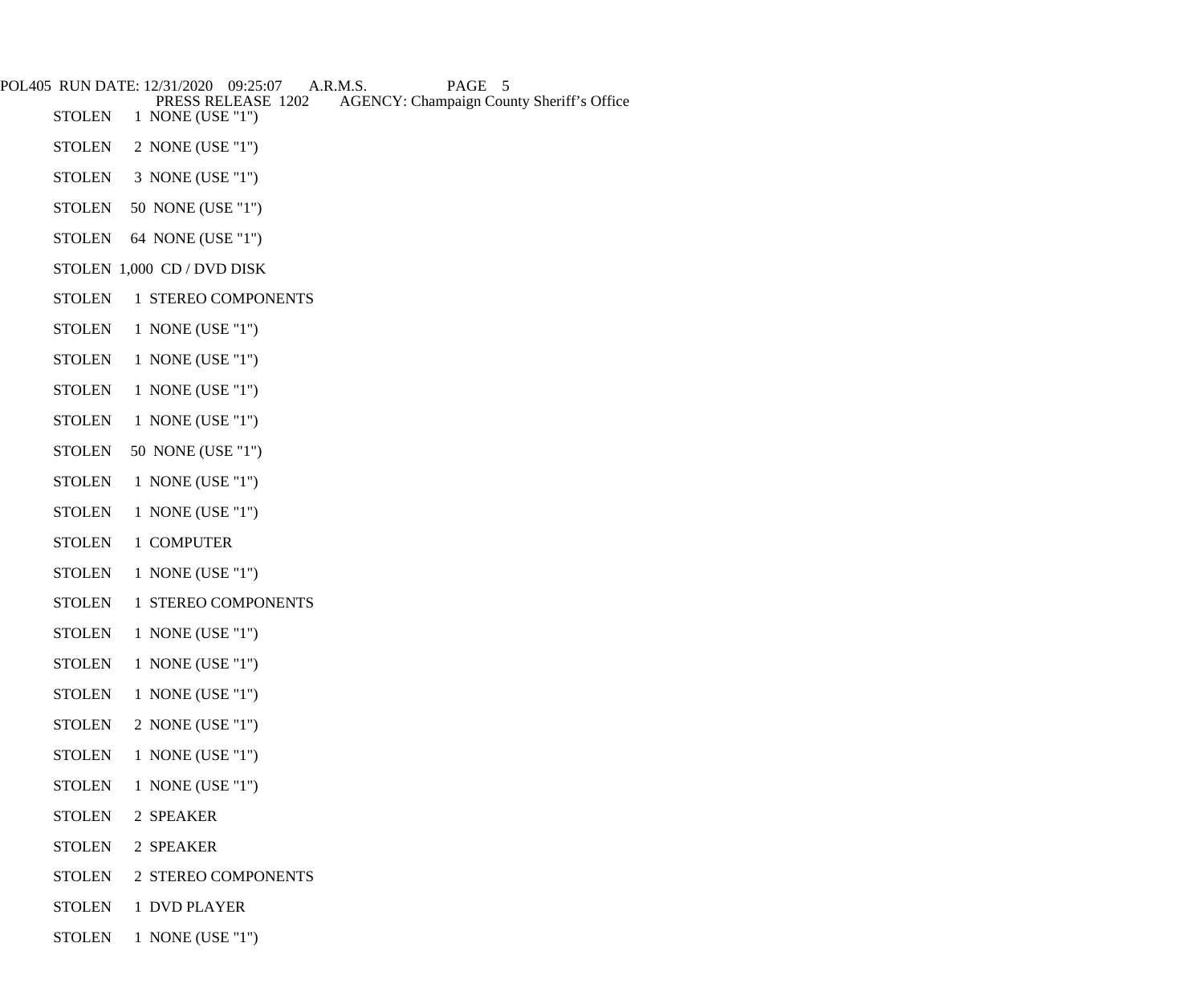POL405 RUN DATE: 12/31/2020 09:25:07 A.R.M.S. PAGE 6<br>PRESS RELEASE 1202 AGENCY: Champaign Cou

**PRESS RELEASE 1202** AGENCY: Champaign County Sheriff's Office STOLEN 1 NONE (USE "1")

- 1 NONE (USE "1")
- STOLEN 1 NONE (USE "1")
- STOLEN 50 NONE (USE "1")
- STOLEN 2 NONE (USE "1")
- STOLEN 50 NONE (USE "1")
- STOLEN 1 COMPUTER ACCESSORY -OTHER
- STOLEN 1 NONE (USE "1")
- STOLEN 1 SPEAKER
- STOLEN 100 NONE (USE "1")
- DAMAGED AUTO<br>COLOR: WHI/ 2008 MAKE: FORD MODEL: CW1 BODY: VN LIC#: IL UPLIGHT-B

OFFENDER SEX: RACE: HEIGHT: 000 WEIGHT: 000 HAIR: EYES:<br>VICTIM ELITE ENTERTAINMENT CHAMPAIGN IL VICTIM ELITE ENTERTAINMENT CHAMPAIGN VICTIM AGE: 39 SEX: M MAHOMET IL VICTIM AGE: 39 SEX: M MAHOMET

- S20-03432 BURGLARY FROM MOTOR VEHICLE 720-5/19-1 LOCATION: 00 BLOCK OF HARTWELL CT SAVOY OCCURRED:12/22/2020 23:00 REPORTED: 12/23/2020 9:15 OFFICER: BEASLEY, CHAD
- SUMMARY: RESPONDED FOR REPORT OF A VEHICLE BURGLARY. UPON ARRIVAL, I LEARNED THAT SOMETIME BETWEEN 12-22-2020 2300HRS AND 12- 23-2020 0900HRS, UNKNOWN SUSPECT(S) ENTERED VICTIMS UNLOCKED VEHICLE STEALING A BACKPACK CONTAINING A LAPTOP COMPUTER AND EXTERNAL DRIVE.
- PROPERTY: STOLEN 1 COMPUTER
	- STOLEN 1 COMPUTER ACCESSORY -OTHER
	- STOLEN 1 BACKPACK/SPORTS BAG

 OFFENDER SEX: RACE: HEIGHT: 000 WEIGHT: 000 HAIR: EYES: VICTIM CHAMPAIGN COUNTY URBANA IL VICTIM AGE: 23 SEX: M SAVOY IL

- S20-03437 RECKLESS DISCHARGE OF A FIREARM 720-5/24-1.5<br>UNLAWFUL USE OF WEAPONS 720-5/24-1 UNLAWFUL USE OF WEAPONS LOCATION: 500 BLOCK OF SUNRISE DR URBANA TWP OCCURRED:12/23/2020 19:57 REPORTED: 12/23/2020 19:57 OFFICER: CHRISTENSEN, CORY
- SUMMARY: DEPUTIES RESPONDED TO THE 500 BLOCK OF SUNRISE DR IN